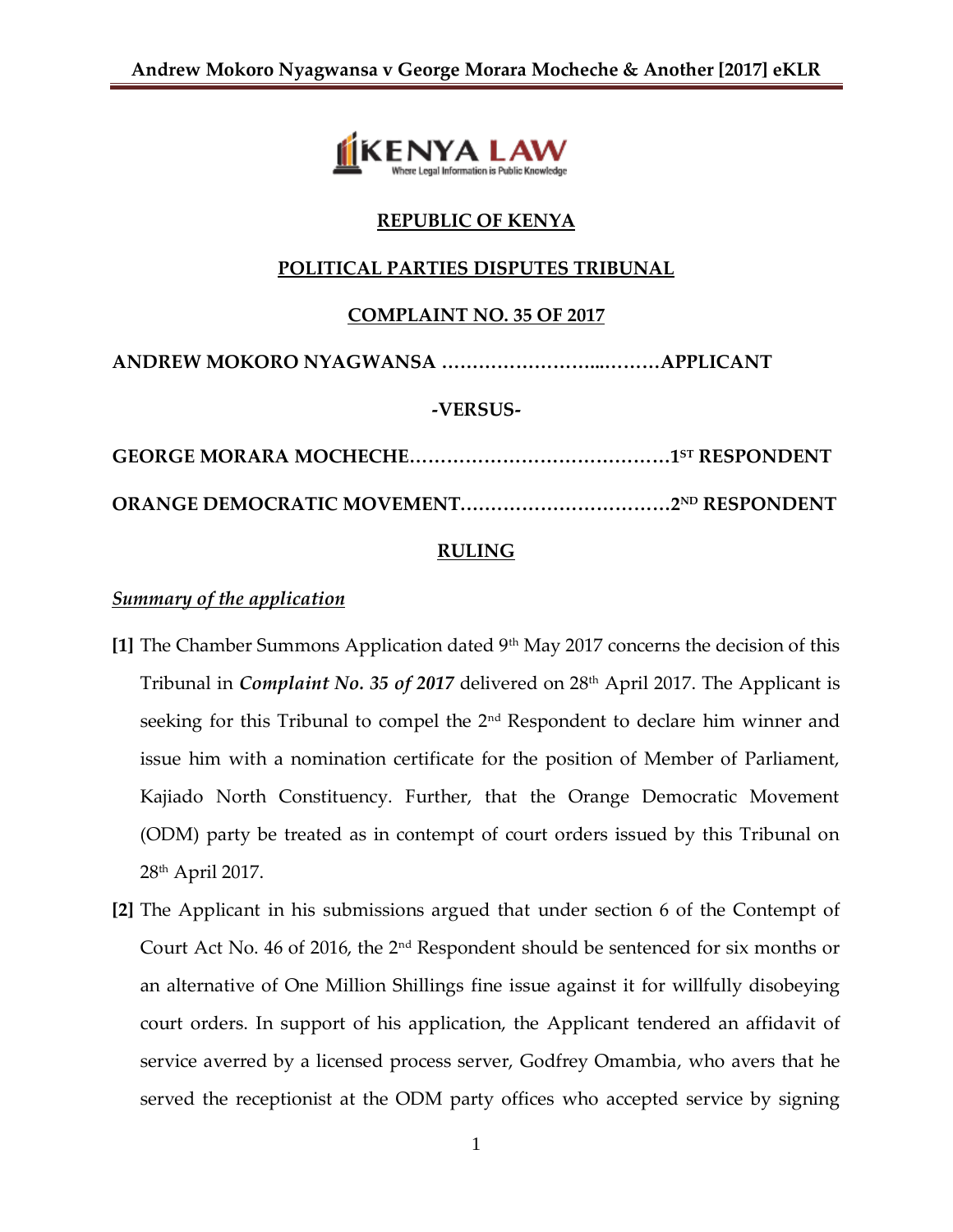and stamping on the face of the document. Further, he averred that he traveled to the 1 st Respondent's residence and effected service although the documents were not signed for by the person who received them.

**[3]** In response, the 2nd Respondent submitted that although the said section 6 is the applicable provision, the contemnors should be subjected to fair trial and administrative processes. He argued that prayer 3 of the application does not clearly indicate the title of the alleged contemnor within the political party. Further, that the applicant effected service upon a receptionist and not upon a Principal Officer of the 2 nd Respondent which was critical due to the punitive effect of the orders being served. The Applicant has therefore not shown proof of the orders having being served. Citing the case of *Ochino and Another v. Okombo & 4 Others [1989] KLR,*  the 2nd Respondent submitted that the Applicant has not effected service in line with the requirements under law.

#### *Analysis and determination*

**[4]** Upon perusal of the record before us, we find that the application is not supported and lacks merit. The Applicant has not exhibited evidence of service of orders of  $28<sup>th</sup>$ April 2017. The Affidavit of Service adduced only demonstrates the service of the current application upon the receptionist of the 2nd Respondent who clearly was not the official with the mandate to execute the task or order. The application does not specify which order has not been complied with and which particular person under the  $2<sup>nd</sup>$  Respondent is responsible for the implementation of the order. The Tribunal further appreciates in reference to the application, that the entire ODM party cannot be treated as to be in contempt. In essence, the Applicant has not sufficiently proved his case as to be deserving of the prayers sought.